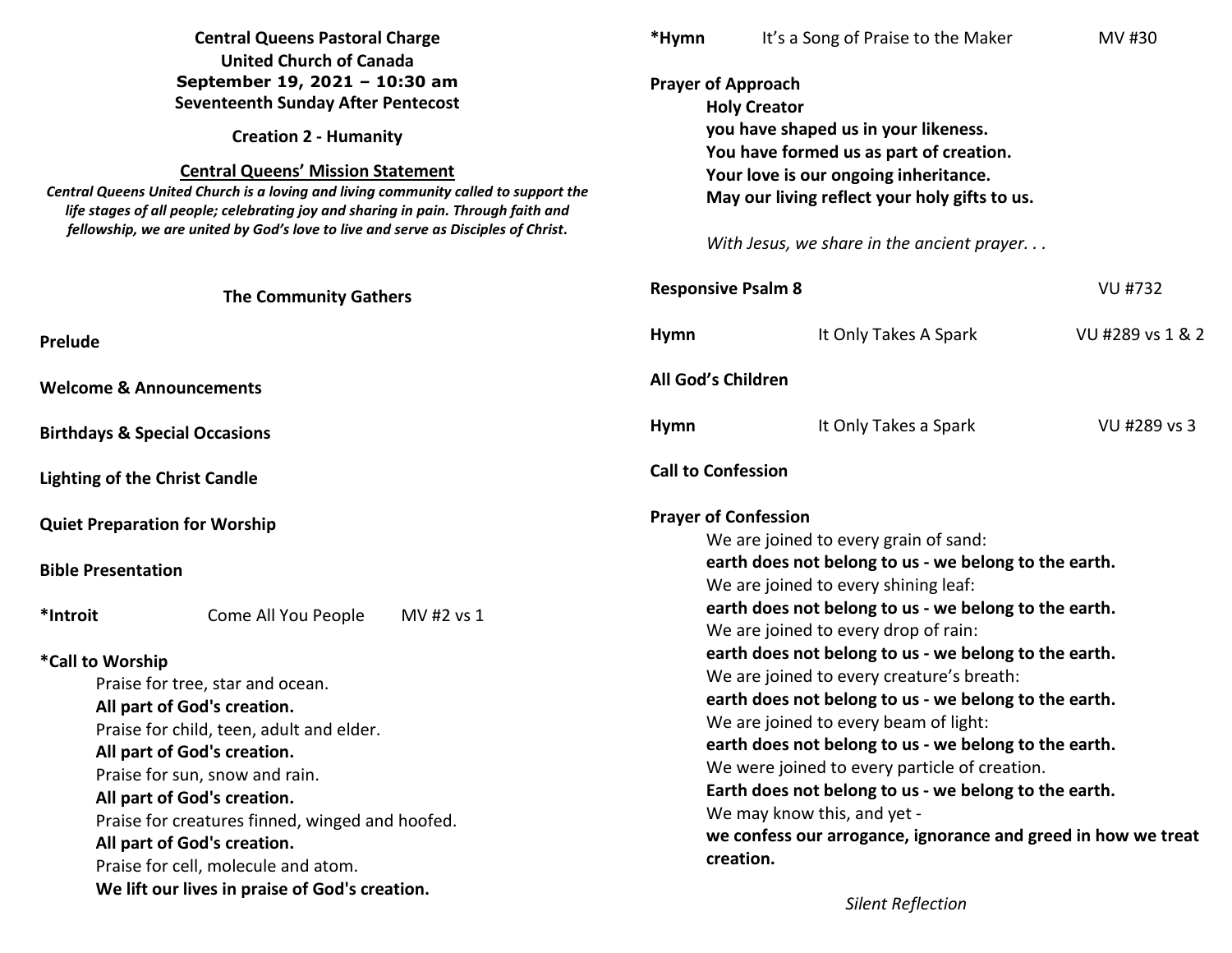| <b>Assurance of God's Love</b>                                                                                                                    | We are joined forever to God's remarkable love which brings us<br>to a place of healing and action. Through this love, we can live |                                                           | For the gift of plants, home to Caterpillar and worm<br>recycling into rich soil; necessary for food -<br>We give you thanks, O God.                                                                                              |                                                        |         |         |  |
|---------------------------------------------------------------------------------------------------------------------------------------------------|------------------------------------------------------------------------------------------------------------------------------------|-----------------------------------------------------------|-----------------------------------------------------------------------------------------------------------------------------------------------------------------------------------------------------------------------------------|--------------------------------------------------------|---------|---------|--|
| out these words:                                                                                                                                  | earth does not belong to us - we belong to the earth.                                                                              |                                                           | Where these gifts are harmed by debris and pollution,<br>by climate change, by destruction of habitat,                                                                                                                            |                                                        |         |         |  |
|                                                                                                                                                   | <b>Presentation of Our Gifts</b>                                                                                                   |                                                           | by corruption and greed -<br>We pray for healing, O God.                                                                                                                                                                          |                                                        |         |         |  |
| <b>Offertory Invitation</b>                                                                                                                       |                                                                                                                                    |                                                           |                                                                                                                                                                                                                                   |                                                        |         |         |  |
| <b>Offertory</b>                                                                                                                                  | Walk With Me<br>VU #649 Chorus                                                                                                     |                                                           | Where these gifts are harmed and decisions are needed<br>from all with power to make new choices -<br>we pray for the will to choose wisely, O God.                                                                               |                                                        |         |         |  |
| <i><b>*Presentation of Offering</b></i>                                                                                                           |                                                                                                                                    |                                                           |                                                                                                                                                                                                                                   |                                                        |         |         |  |
| *Offertory Prayer<br>Merciful God,<br>your love and grace sustain us day by day.                                                                  |                                                                                                                                    |                                                           | This gift of interdependence, woven into every part of creation,<br>tells us we cannot stand apart from all we share earth with.<br>Holy God, guide us as we seek to tread gently on earth,<br>and live in harmony with all. Amen |                                                        |         |         |  |
| May we offer these gifts with gratitude,<br>and offer our own gifts with the generosity<br>you have shown to us. Amen                             |                                                                                                                                    |                                                           | <b>Responding to God's Word</b>                                                                                                                                                                                                   |                                                        |         |         |  |
|                                                                                                                                                   |                                                                                                                                    |                                                           | *Hymn                                                                                                                                                                                                                             | Go, Make a Diff'rence                                  | MV #209 |         |  |
|                                                                                                                                                   | <b>Listening for God's Word</b>                                                                                                    |                                                           |                                                                                                                                                                                                                                   |                                                        |         |         |  |
| <b>Sacred Readings</b>                                                                                                                            |                                                                                                                                    |                                                           | *Blessing                                                                                                                                                                                                                         |                                                        |         |         |  |
| <b>Genesis 1:26-28</b>                                                                                                                            |                                                                                                                                    |                                                           |                                                                                                                                                                                                                                   | *Choral Benediction One More Step Along the World I Go |         | VU #639 |  |
| Mark 10:41-45                                                                                                                                     |                                                                                                                                    |                                                           | Postlude<br>* Please stand as you are able                                                                                                                                                                                        |                                                        |         |         |  |
| Anthem                                                                                                                                            |                                                                                                                                    |                                                           |                                                                                                                                                                                                                                   |                                                        |         |         |  |
|                                                                                                                                                   |                                                                                                                                    |                                                           | <b>Ministers</b>                                                                                                                                                                                                                  | All of us                                              |         |         |  |
| Sermon                                                                                                                                            |                                                                                                                                    |                                                           | <b>Clergy</b><br><b>Office Hours</b>                                                                                                                                                                                              | <b>Rev Greg Davis</b><br>Tuesday, Wednesday & Thursday |         |         |  |
| <b>Pastoral Prayer</b>                                                                                                                            |                                                                                                                                    |                                                           |                                                                                                                                                                                                                                   | $9 am - 12 pm$                                         |         |         |  |
| For the gift of air, home to dragonfly and Sparrow;<br>made oxygen rich by tall standing trees; necessary for breath --<br>We give thanks, O God. |                                                                                                                                    | Office Phone<br>902-964-2291<br>Email<br>minister@cquc.ca |                                                                                                                                                                                                                                   |                                                        |         |         |  |
| We give thanks, O God.                                                                                                                            | For the gift of water, home to plankton and trout;<br>sculpting valleys and coastlines; necessary for life -                       |                                                           |                                                                                                                                                                                                                                   |                                                        |         |         |  |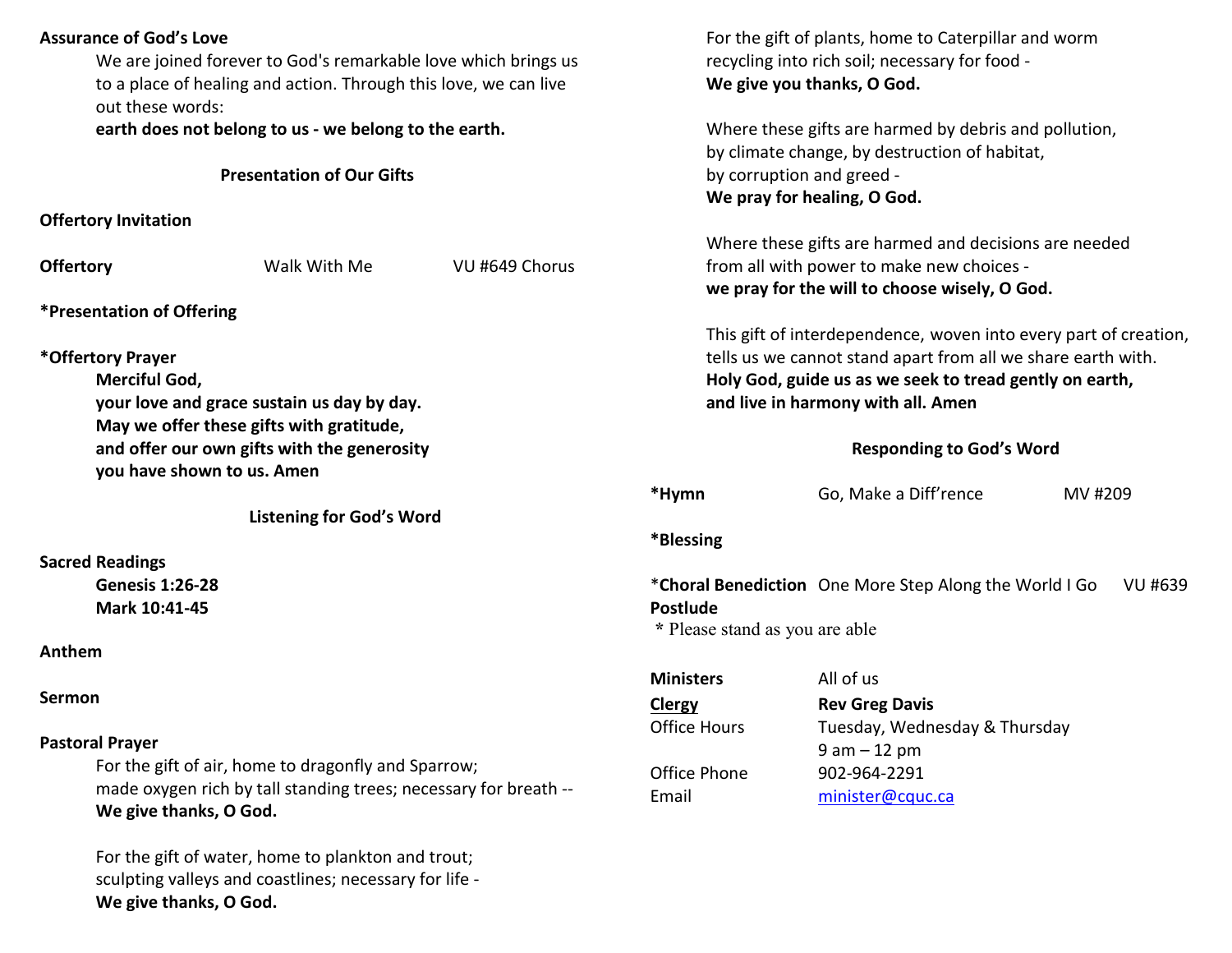| <b>Ministry of Music</b><br>Website<br>Phone<br>Email | <b>Kirk Neville</b><br>https://cquc.ca/index.htm<br>902-786-9222<br>nevillevurry1@hotmail.com |
|-------------------------------------------------------|-----------------------------------------------------------------------------------------------|
| <b>Church Office</b>                                  |                                                                                               |
| Office Hours                                          | Wednesday & Thursday                                                                          |
|                                                       | $9$ am $-12$ pm                                                                               |
| Phone                                                 | 902-964-2221                                                                                  |
| Email                                                 | office@cquc.ca                                                                                |
|                                                       |                                                                                               |

**A Warm Welcome to All** – We are delighted you've joined us. May God's word today strengthen your faith, inspire curiosity and learning, and motivate your service of others. All are welcome.

**Today's Bulletins** are in memory of Kathryn Bowman and John Bentham. The bulletins are donated by Austin Bowman and his family.

**Today's Bulletins** are also placed in loving memory of Barbara Ann Reid. Lovingly remembered by Walter & Pat Carver and Family.

## **Life and Work of Our Church**

**Greg's Office Hours:** Tuesday, Wednesday and Thursday from 9 am – 12 pm. If anyone is in the hospital or would like a visit from Greg, please call him at 902-964-2291. If you wish to meet with Greg outside the scheduled hours, please call 902-964-2291 or email minister@cquc.ca for an appointment.

**Scent-Free** – Recognizing that some of our church attendees have sensitivity and/or allergic reactions to various fragrant products, we ask that you not use scented products. Personal fragrant products (fragrances, colognes, lotions, powders, hair products and other similar products) that are perceptible to others should not be worn. Thank you for your cooperation so that everyone can attend our church. "No Scents makes good sense."

**In-Church Services:** Registration is **required**. To register, please call 902- 964-2221 or email office@cquc.ca. Masks are again **required** at all times. If you are registering **after 12 pm Thursday**, please text or call Velda at 902-940-7674.

**FundScrip** –Janet will be placing an order today. Next order date will be October 3<sup>rd</sup>. You can reach Janet by email (jhowes1969@gmail.com) or by phone (902-393-1527). Ordering will be every 2 weeks. E-transfers accepted.

**Yard Sale** – Our yard sale, held on August 28<sup>th</sup>, was a huge success. \$1400.00 was raised through this fund-raising event! A big thank you to all for making this possible.

**Fall Take-Out Roast Beef Dinner** – Our Fall Take-out Roast Beef Dinner will be this Saturday, September 25<sup>th</sup>. A tasty hot roast beef meal with all the trimmings including a delicious dessert!

 Ticket prices: \$16/adult, \$7/child (6-12yrs) and free for children under 6 yrs. of age.

\*\*\***Please note**: This dinner is **TAKE-OUT ONLY**. Customers are asked to remain in their vehicles. Tickets will be collected at that time and meals delivered to them.

Three take-out times: 3:30, 4:30 and 5:30 p.m.

To order tickets call Lois at 902-621-0669 or Debbie at 902-964-2882.

**E-Transfers** – Central Queens United Church is set up to accept E-Transfers. If you wish to give your offerings through E-Transfer, please send via email to veldabertram@gmail.com.

**Food Bank** –Please remember to continue your support for the Food Bank with non-perishable food items. You can drop them off any Sunday or during the week in the wooden box at the church entrance.

**Weekly Bulletins** can be sponsored by you in celebration or remembrance of a loved one. There is a signup sheet on the table at the back of the sanctuary. Cost is \$20.00.